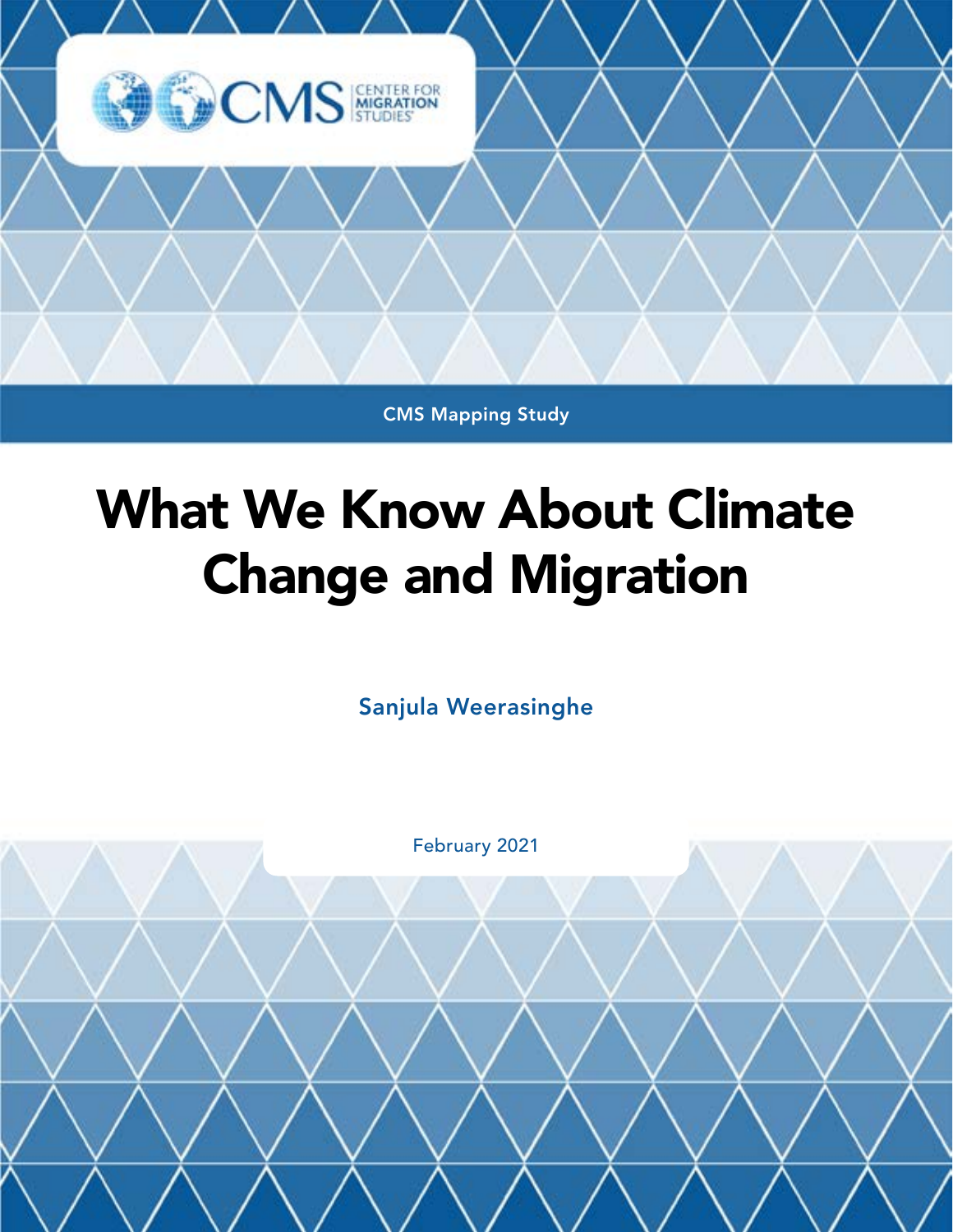# What We Know About Climate Change and Migration

*Sanjula Weerasinghe Institute for the Study of International Migration (ISIM) Georgetown University*

# I. What we know about the relationship between climate change and human movement (migration, displacement, and planned relocation)

Human movement associated with climate change features in popular, policy and scholarly discourse. Wide-ranging estimates predict the scale and dynamics of future movement. To appreciate the complexity, understanding how climate change affects people's circumstances and choices is a crucial starting point.

# *Climate change and its adverse effects*

Human activity has contributed to the warming of the earth's climate system and led to unprecedented changes [\(IPCC 2014\)](https://www.ipcc.ch/report/ar5/syr/). Climate change means "a change of climate which is attributed directly or indirectly to human activity that alters the composition of the global atmosphere and which is in addition to natural climate variability observed over comparable time periods" ([UNFCCC 1992](https://unfccc.int/files/essential_background/background_publications_htmlpdf/application/pdf/conveng.pdf), Article 1(2)). In 2014, in its [fifth assessment report](https://www.ipcc.ch/report/ar5/syr/), the [Intergovernmental Panel on Climate Change](https://www.ipcc.ch/) (IPCC), the UN body of experts charged with providing scientific assessments on climate change, explained its adverse effects, which vary across regions and countries, yet leave no continent unaffected.

Climate change has warmed and acidified oceans; melted ice sheets, glaciers, and snow cover; and increased sea levels, the rate of sea-level rise, and extreme sea levels (storm surges). Climate change has influenced a decrease in extreme cold temperatures, an increase in extreme warm temperatures, and an increase in the frequency and intensity of weather and climate events such as storms, floods, droughts, heatwaves, and wildfires. Looking to the future, these effects are predicted to persist, intensify, and create new risks ([IPCC 2014](https://www.ipcc.ch/report/ar5/syr/); [IPCC 2018](https://www.ipcc.ch/sr15/)).

Storms, floods, and wildfires are sudden-onset events that can lead to widespread destruction and damage to homes, infrastructure, and basic services. Slower-onset phenomena such as droughts, rising seas, desertification, and melting permafrost harm ecosystems and biodiversity and lead to environmental degradation and resource depletion, which gradually erodes livelihoods, living conditions, and habitability. For example, droughts kill livestock, undermine agricultural production, and affect food security. Rising seas and acidification destroy crops, contaminate water resources, and gradually render areas less habitable.

The adverse effects of climate change impact people in a variety of ways. Risks are unevenly distributed and exacerbate existing vulnerabilities and inequalities. Generally, people in precarious circumstances, including the poor, landless, under-resourced, and marginalized, bear a disproportionate burden.

Disasters occur when people in conditions of vulnerability are exposed to hazards and do not have the adaptive capacity to cope. A disaster is a "serious disruption of the functioning of a community or a society at any scale due to hazardous events interacting with conditions of exposure, vulnerability and capacity, leading to one or more of the following: human, material, economic and environmental losses and impacts" [\(UNDRR 2017\)](https://www.undrr.org/terminology/disaster). Disasters may be triggered by sudden-onset events such as storms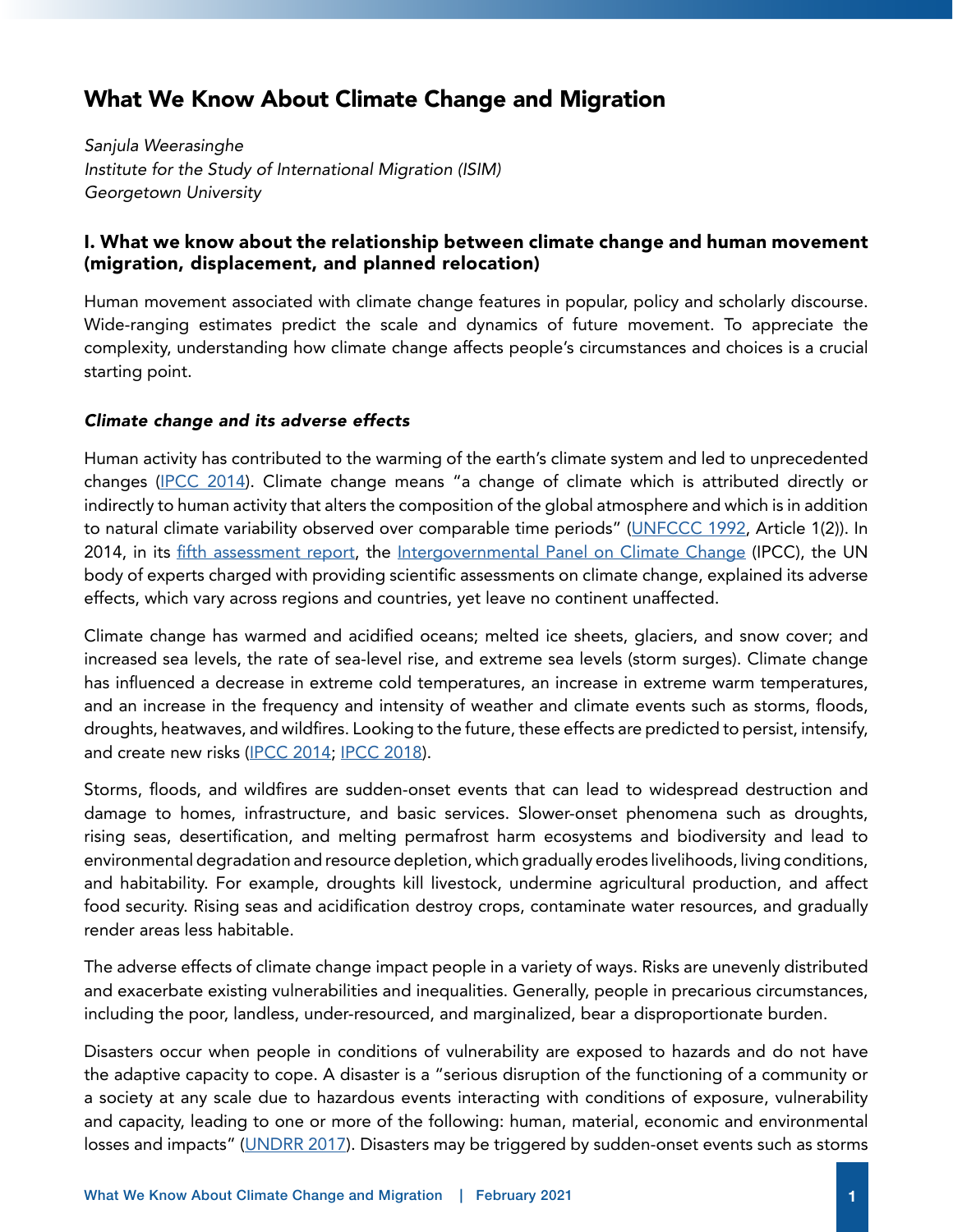or floods or slower-onset phenomena such climate change-induced rainfall variability which leads to drought. In some parts of the world, the adverse effects of climate change, hazards, and conflict may combine to compound vulnerability. Generally, poorer countries may be more prone to disasters. Wealthier countries are not immune, however, they may have more resources to invest in risk reduction, including resilience building, hazard-resistant infrastructure, planning, and zoning interventions that can mitigate exposure and vulnerability. In this context, it is inaccurate to suggest that disasters are natural.

#### *Climate change and its impacts on the drivers of human movement*

People's circumstances, available choices, and decisions on movement are affected by climate change. The [IPCC](https://www.ipcc.ch/site/assets/uploads/2018/03/ipcc_far_wg_I_full_report.pdf) identified the potential impacts of climate change on human movement in the 1990s (IPCC [1990](https://www.ipcc.ch/site/assets/uploads/2018/03/ipcc_far_wg_I_full_report.pdf)). Empirical research on the connection between climate change and human movement expanded following the IPCC's 2007 assessment report, which reinforced the impacts of climate change on human movement ([IPCC 2014](https://www.ipcc.ch/report/ar4/wg1/)).

However, it is too simplistic and inaccurate to suggest that climate change causes human movement. First, while scientific efforts are evolving, in general, attributing a specific climate-related event or phenomena solely to climate change is difficult. Natural climate variability, among other factors, also plays a role. Attribution may be less complex or clearer in some parts of the world or in localized "hot spots".

Second, the impacts of climate change are never the sole cause of human movements. Experts generally agree that decisions to move are affected by five broad categories of drivers: political, demographic, economic, social, and environmental [\(Foresight 2011](https://assets.publishing.service.gov.uk/government/uploads/system/uploads/attachment_data/file/287717/11-1116-migration-and-global-environmental-change.pdf)). All of these drivers may interact to influence choices and decisions on movement. Environmental drivers include exposure to hazards and ecosystem services such as land productivity; food, energy, and water security; and overall habitability. Climate change heightens hazard exposure, degrades ecosystems, and undermines habitability. In addition, climate change affects the other drivers. For instance, climate change may affect economic drivers through impacts on livelihoods, wages, and markets. It may affect political drivers through impacts on scarce resources, governance, and tensions. Climate change interacts with and exacerbates the drivers of human movement, which is why it is sometimes referred to as a "threat multiplier" [\(UN Security](https://news.un.org/en/story/2019/01/1031322) [Council 2019\)](https://news.un.org/en/story/2019/01/1031322).

Third, personal and household characteristics as well as obstacles and facilitators influence decisions on movement. Individual characteristics such as age, gender and disability may present unique challenges to movement. Individual and household capital may undermine or facilitate available choices. Legal frameworks and pathways, social networks, and technology also present opportunities and impediments. In summary, movement in the context of climate change is multi-causal.

# *Typology of human movement in the context of climate change*

In December 2010, a pivotal decision of the Conference of the Parties ([COP 16\)](https://unfccc.int/process-and-meetings/conferences/past-conferences/cancun-climate-change-conference-november-2010/cop-16) to the [United Nations](https://unfccc.int/) [Framework Convention on Climate Change](https://unfccc.int/) (UNFCCC) emphasized three types of human movement in the context of climate change: displacement, migration, and planned relocation ([UNFCCC 2011\)](https://unfccc.int/resource/docs/2010/cop16/eng/07a01.pdf). Displacement is generally understood to refer to predominantly forced movement, whereas migration is generally regarded as predominantly voluntary movement. Planned relocation describes a process in which individuals or groups are physically relocated from their homes and are settled permanently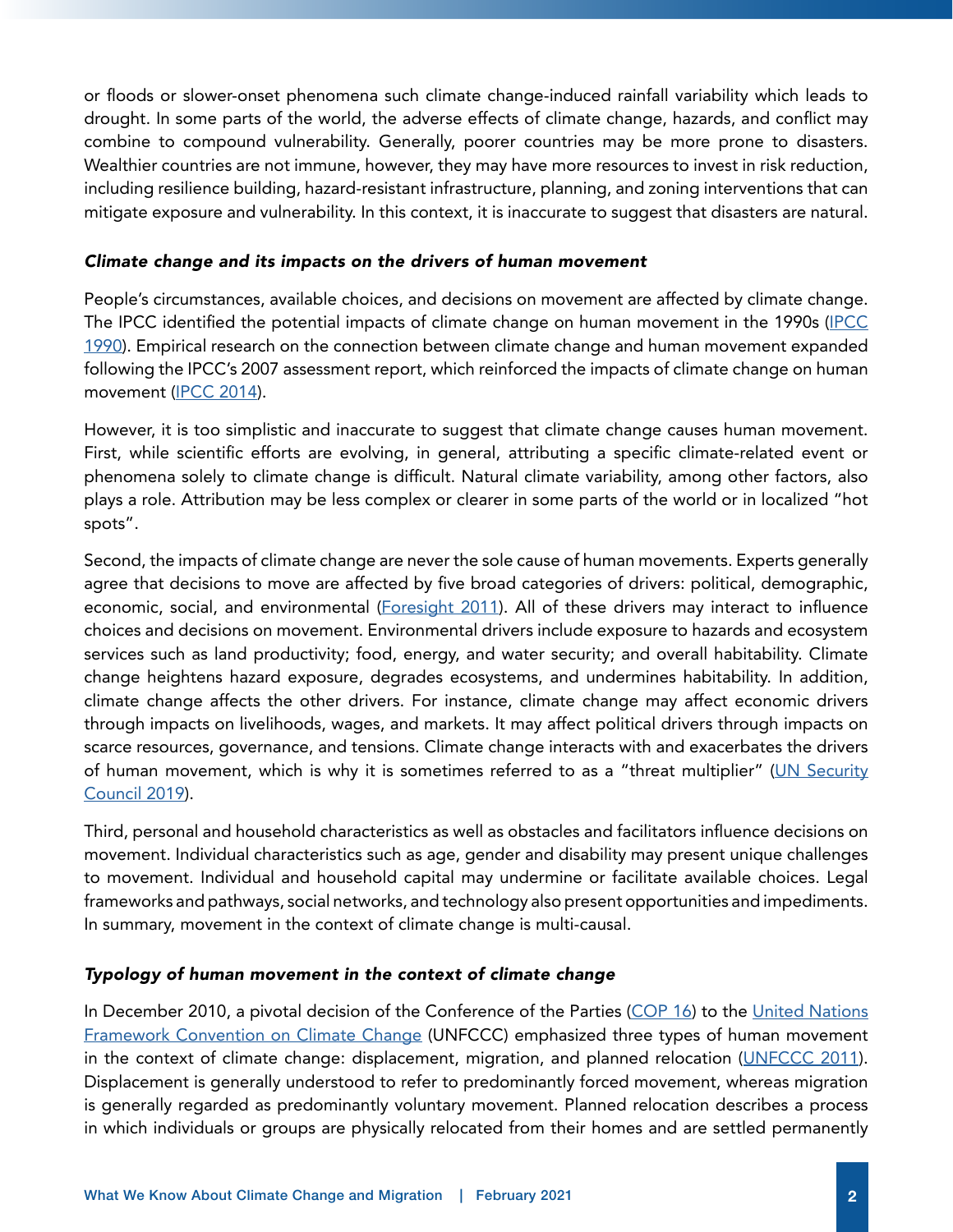in a new location. It may be forced or voluntary, depending on the circumstances ([McAdam and Ferris](https://www.kaldorcentre.unsw.edu.au/sites/kaldorcentre.unsw.edu.au/files/McAdam_cjicl.04.01.137.pdf) [2015](https://www.kaldorcentre.unsw.edu.au/sites/kaldorcentre.unsw.edu.au/files/McAdam_cjicl.04.01.137.pdf)).

A person fleeing to an evacuation center or proactively evacuated by authorities to avoid serious harm from an impending cyclone would fall into the displacement category. A person crossing international borders under a seasonal program designed to address climate variability in a country of origin, and labor shortages in a country of destination, may fall into the migration category. Outside relatively clearer extremes, disaggregating movement within the forced-voluntary continuum is steeped in complexity. As Kälin explains, the key consideration for identifying where a movement falls may relate to the element of choice.

'Voluntary'—contrary to what the term suggests—does not mean to be able to decide in complete freedom. Rather, voluntariness exists where space to choose between realistic options still exists. 'Forced' on the other hand characterizes situations where realistic options to choose from are no longer available. Thus, we can speak of voluntary movements where the element of choice is preponderant, whereas displacement or forced relocation takes place where the space for choice is [more limited] [\(Warner et al. 2013,](https://www.files.ethz.ch/isn/167240/Policybrief_8_web.pdf) 40).

Distinguishing types of movement has become important for considering applicable policy frameworks and facilitating operational responses. Displacement, migration, and planned relocation are not the only categories that must be understood, however. Increasingly, attention has focused on so-called 'trapped' populations ([Foresight 2011](https://assets.publishing.service.gov.uk/government/uploads/system/uploads/attachment_data/file/287717/11-1116-migration-and-global-environmental-change.pdf)), those who are unable to move out of harm's way from locations of high exposure to climate change. Challenges may arise from age or disability, lack of economic or social capital, or legal formalities. In contrast, the 'voluntarily' immobile, people who aspire to remain in place despite adverse effects of climate change are also receiving attention. Return movements must also be appreciated in the context of efforts to support sustainable solutions. As climate change continues to adversely affect hazard exposure, environmental degradation and habitability, more and more locations may become unviable for rebuilding lives.

#### *Dimensions of geography, time, and scale of human movements*

 Most displacement, migration, and planned relocation in the context of climate change are within countries, not across international borders [\(Kälin and Schrepfer 2012\)](https://www.unhcr.org/4f33f1729.pdf). When cross-border movement occurs, people will generally move into bordering countries or stay within regions. Low-lying islands present a special case in which significant international movement may become inevitable over time.

Sudden-onset events and slow-onset phenomena create different forms of human movement. Imminent storms and floods lead to displacement, including on a large scale. People generally flee to nearby evacuation centers or shelter with family and friends. If the safest route is across an international border, cross border movements may occur. Depending on recovery efforts, displacement can be short term and people may return relatively quickly to their homes and begin to rebuild. Displacement can also become protracted if conditions for solutions are unavailable. Slower-onset phenomena such as sealevel rise, desertification, or a sustained decrease in rainfall unfold over longer lead times. Temporary, seasonal, or permanent migratory movements out of at-risk areas are spurred by the progressive depletion of living conditions, essential resources, and livelihood opportunities. Some people migrate across international borders. These types of migratory movements occur at smaller scale, at individual and household levels, and are generally less visible than displacement.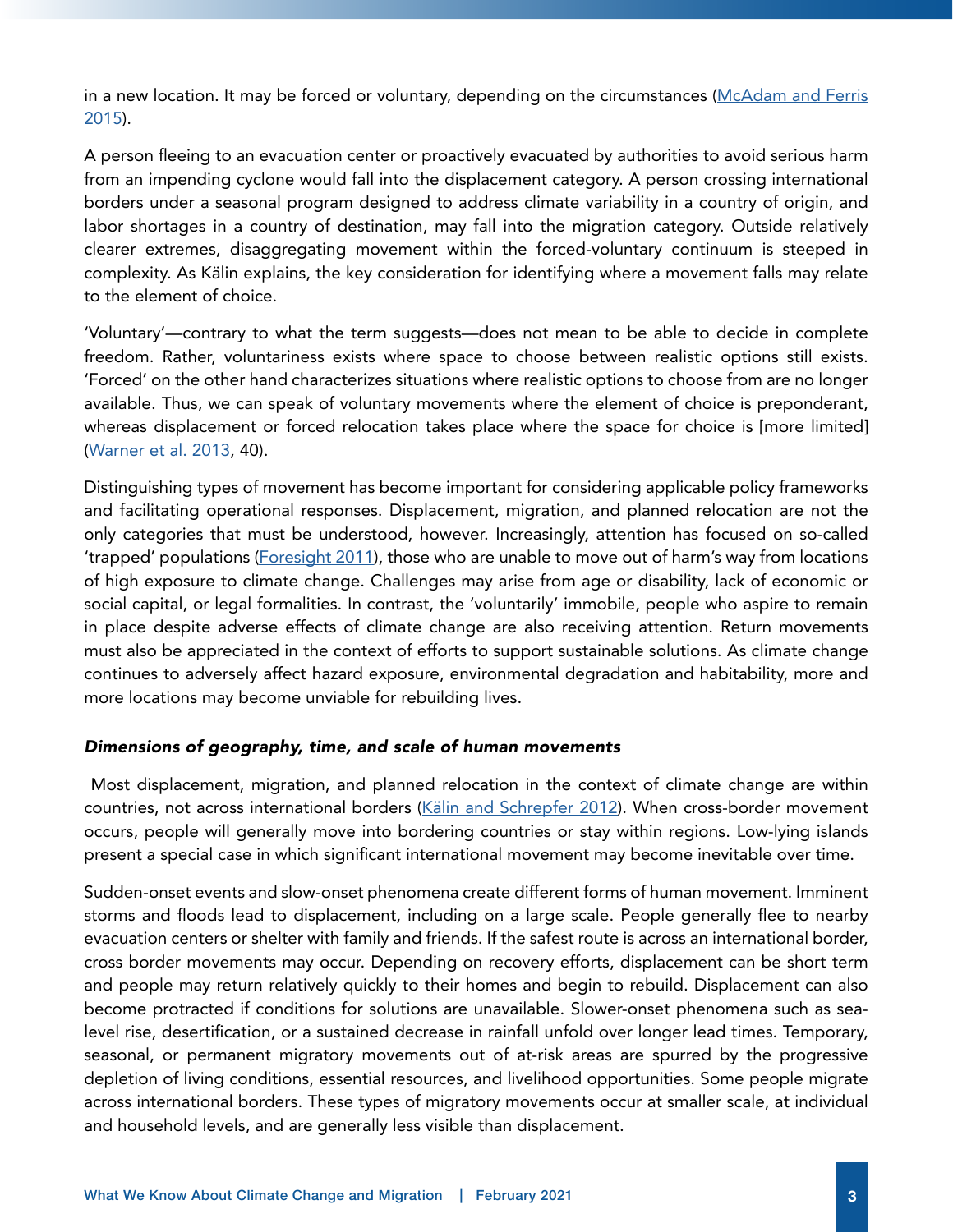Slower-onset phenomena can also create sudden-onset events and lead to displacement. For example, when climate change-induced rainfall variability leads to drought and severe food insecurity or when sea-level rise combines with storms to create storm surges. Recurrent or seasonal sudden-onset events such as floods and storms may also provide opportunities for more gradual and planned migration. Movements from rural locations to towns and cities are contributing to urbanization. Migration and displacement into urban slums and hazard-prone areas create new pockets of exposure and vulnerability.

Planned relocation has become increasingly salient for states and communities as the adverse effects of climate change intensify risks of floods, sea-level rise and erosion, or degrade resources and livelihoods essential for a dignified existence. Across the world from the Pacific to the Americas and Asia to Africa, planned relocation of households and communities to different locations within countries is used as a preventative and remedial measure to mitigate and adapt to risks of harm (Bower and Weerasinghe 2021 (forthcoming)). This is because planned relocation has the potential to save lives and assets and consequently, to safeguard or augment the human security of people ([Ferris and Weerasinghe 2020\)](https://journals.sagepub.com/doi/full/10.1177/2331502420909305). For instance, communities have moved away from coastal areas prone to floods and erosion. Planned relocation has also been used as an option for displaced people who are unable to return to their areas of origin. Experience suggests that the planned relocation process—from making the decision to relocate, to undertaking the physical relocation, and ensuring people are 'settled' in a new site—can become protracted.

#### *Data on human movement in the context of climate change*

The full magnitude of movement associated with climate change is not well known. Since 2008, the [Internal Displacement Monitoring Centre](https://www.internal-displacement.org/) (IDMC) has compiled data on internal displacement linked to sudden-onset disasters such as storms, floods, wildfires, and landslides. In 2019, of the 24.9 million new internal displacements associated with disasters, 23.9 million related to storms and floods ([IDMC 2020\)](https://www.internal-displacement.org/global-report/grid2020/). Over the 11 years between 2008 and 2018, disasters triggered 265 million new internal displacements, which was an average of 24 million new displacements per year [\(IDMC 2019](https://www.internal-displacement.org/sites/default/files/publications/documents/201905-disaster-displacement-global-review-2008-2018.pdf)). More recently, IDMC has also compiled some estimates on displacement associated with drought.

In some respects, IDMC's global figures are an underestimate since they fail to capture displacement linked to all droughts or to slower-onset phenomena such as sea-level rise or desertification. On the other hand, it is difficult to definitively assert the influence of climate change on all weather- or climaterelated disasters and associated displacement. Additionally, global level estimates on migration or planned relocation associated with climate change are not compiled. Efforts to map the breadth of planned relocation related to natural hazards, disasters, and climate change have only just begun (Bower and Weerasinghe 2021 (forthcoming)). Nonetheless, the evidence base is stronger than a decade ago, and efforts to improve data and knowledge on climate change-related movements continue to grow.

# II. Key UN, governmental, and NGO processes relevant to addressing movement in the context of climate change

#### *The UNFCCC from Cancún to Paris and the Task Force on Displacement*

Whereas the IPCC recognized the connections between human movement and climate change almost three decades ago, the [Cancún Adaptation Framework](https://unfccc.int/resource/docs/2010/cop16/eng/07a01.pdf) was an important catalyst for action. In a key paragraph, states party to the UNFCCC were invited to undertake "[m]easures to enhance understanding,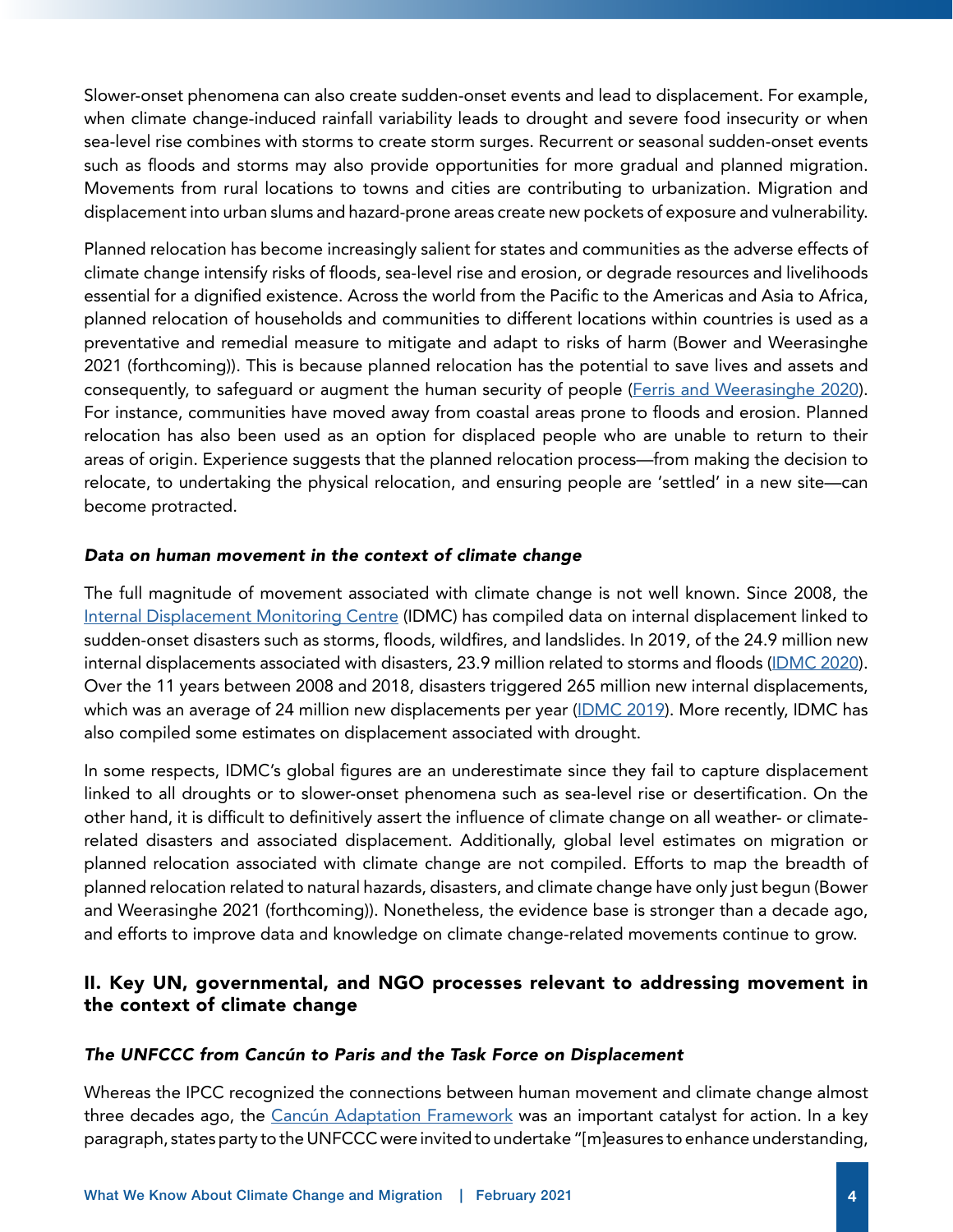coordination and cooperation with regard to climate change-induced displacement, migration and planned relocation, where appropriate, at the national, regional and international levels" (paragraph 14(f)). The decision explicitly acknowledged the impacts of climate change on migration, displacement, and planned relocation, identified them as elements to be addressed within the framework of climate change adaption, and "presented a state-determined point of reference for institutional actors to leverage action on climate change and mobility" ([McAdam 2014,](https://refuge.journals.yorku.ca/index.php/refuge/article/view/38164/34560) 13).

In 2012, in discussions on approaches to address "loss and damage" associated with climate change, the 18th Conference of the Parties ([COP 18](https://unfccc.int/process-and-meetings/conferences/past-conferences/doha-climate-change-conference-november-2012/cop-18)) acknowledged the need to advance understanding and expertise on "[h]ow impacts of climate change are affecting patterns of migration, displacement and human mobility" [\(UNFCCC 2013](https://unfccc.int/process-and-meetings/conferences/past-conferences/doha-climate-change-conference-november-2012/cop-18), 3/CP.18, paragraph 7(vi)). The [Paris Agreement](https://unfccc.int/resource/docs/2015/cop21/eng/10a01.pdf#page=2), adopted at the 21st Conference of the Parties ([COP 21](https://unfccc.int/process-and-meetings/conferences/past-conferences/paris-climate-change-conference-november-2015/cop-21)) explicitly references migrants: "Parties should, when taking action to address climate change, respect, promote and consider their respective obligations on human rights, ... the rights of ... migrants, and people in vulnerable situations" (Annex, preamble). COP 21 also mandated the [Executive Committee of the Warsaw International Mechanism for Loss and Damage](https://unfccc.int/wim-excom) (WIM) to establish a task force "to develop recommendations for integrated approaches to avert, minimize and address displacement related to the adverse impacts of climate change" [\(UNFCCC 2016,](https://unfccc.int/resource/docs/2015/cop21/eng/10a01.pdf#page=2) 1/CP.21, paragraph 49).

This [Task Force on Displacement](https://unfccc.int/wim-excom/sub-groups/TFD) (TFD) established in 2017, has 13 members, which include IDMC, the International Federation of Red Cross and Red Crescent Societies (IFRC), the International Organization for Migration (IOM), the Platform on Disaster Displacement, and the United Nations High Commissioner for Refugees (UNHCR). In 2018, following [a series of activities and outputs,](https://unfccc.int/process-and-meetings/bodies/constituted-bodies/executive-committee-of-the-warsaw-international-mechanism-for-loss-and-damage-wim-excom/task-force-on-displacement/documents#eq-1) the TFD presented its [recommendations](https://unfccc.int/sites/default/files/resource/2018_TFD_report_17_Sep.pdf) to the 24th Conference of the Parties [\(COP 24](https://unfccc.int/process-and-meetings/conferences/past-conferences/katowice-climate-change-conference-december-2018/sessions-of-negotiating-bodies/cop-24)), which welcomed the report of the TFD, its comprehensive assessment of issues of displacement related to climate change and the decision of the WIM to extend the mandate of the TFD ([UNFCCC 2019](https://unfccc.int/sites/default/files/resource/10a1.pdf), 10/CP.24, paragraphs 1(a) and (4), respectively). In April 2019, the TFD began a second phase of work with new terms of reference. The TFD's [plan of action for 2019-2021](https://unfccc.int/sites/default/files/resource/sb2019_05_add1.pdf) builds on its earlier recommendations and the activities under strategic workstream (d) of the [WIM's five-year rolling work plan](https://unfccc.int/sites/default/files/resource/5yr_rolling_workplan.pdf) which concerns "[e] nhanced cooperation and facilitation in relation to human mobility, including migration, displacement and planned relocation."

#### *The Nansen Conference and The Nansen Principles*

The Chairperson's Summary of [The Nansen Conference on Climate Change and Displacement in the](https://www.unhcr.org/4ea969729.pdf) [21st Century](https://www.unhcr.org/4ea969729.pdf) recognized paragraph 14(f) of the Cancún Adaptation Framework as "an important global affirmation of the need for measures related to migration, displacement and planned relocation" and called for its implementation through appropriate fora (paragraph 10). Held in Oslo in June 2011, the Conference was convened by Norway, with the Center for International Climate and Environmental Research (CICERO) and the Norwegian Refugee Council (NRC), and supported by UNHCR and other advisory members. Building on an [UNHCR-organized expert meeting](https://www.unhcr.org/protection/environment/542e95f09/unhcr-bellagio-expert-meeting-summary-deliberations-climate-change-displacement.html) held in early 2011 for which commissioned scholars wrote papers on the reach and limitations of international law for addressing displacement associated with climate change, the Nansen Conference was seen as an "important step in developing a common understanding and practical approach" (4). Attended by high-level government and intergovernmental representatives and experts, the Conference recommended a set of 10 Nansen [Principles](https://www.unhcr.org/4ea969729.pdf) to guide responses to the "urgent and complex challenges raised by displacement in the context of climate change and other environmental hazards" (5).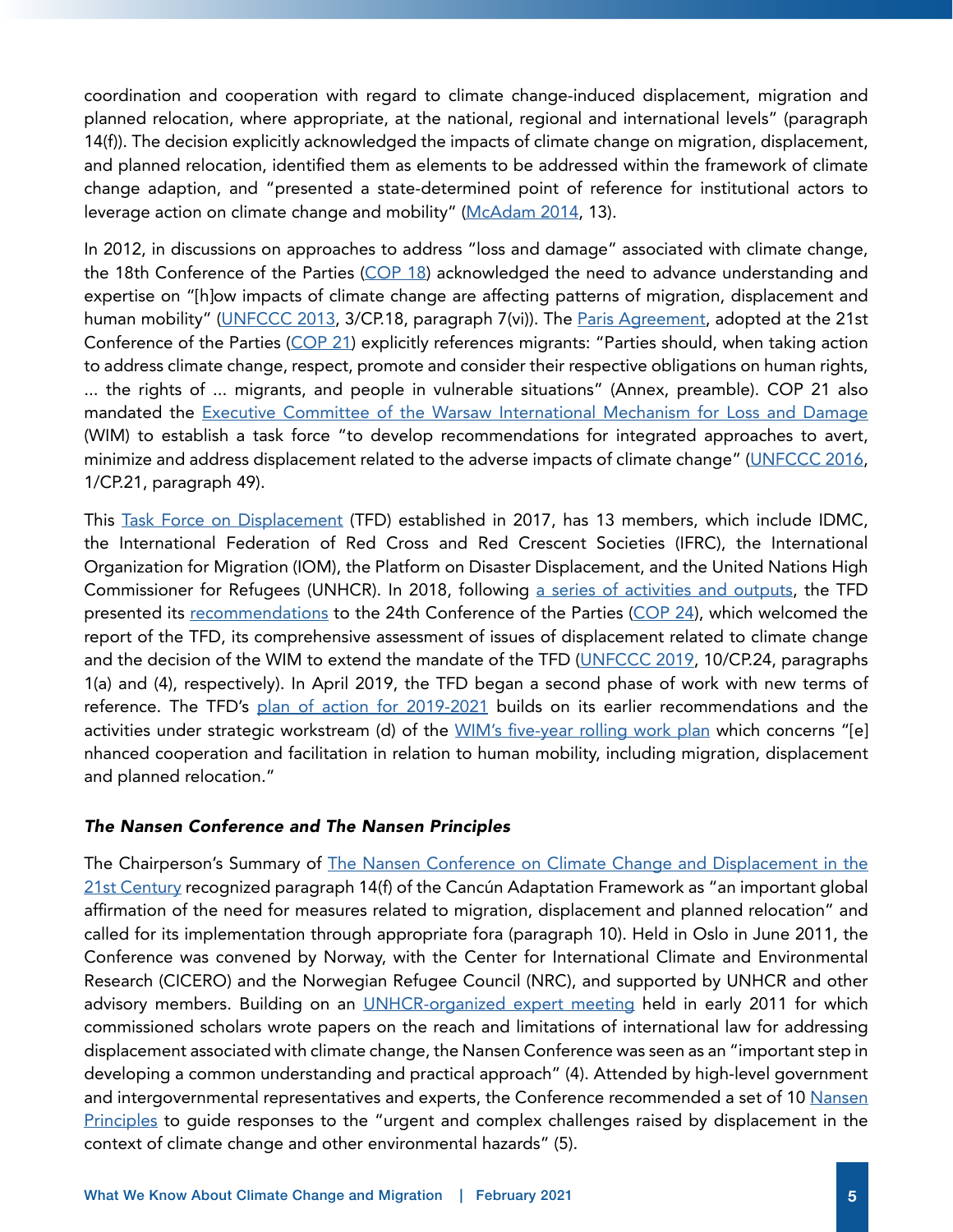#### *The Nansen Initiative*

The [Nansen Initiative on Disaster-Induced Cross-Border Displacement](https://www.nanseninitiative.org/) (Nansen Initiative), a state-led intergovernmental process spearheaded by Norway and Switzerland, was established in 2012. The Initiative built on the outcome and momentum created by the Nansen Conference to address the need for a coherent approach to the protection of people displaced across borders in the context of disasters and the adverse effects of climate change. Through intergovernmental consultations and civil society meetings at regional and sub-regional levels, the Nansen Initiative consolidated a global evidence base. The Initiative's political, strategic, and technical efforts did not develop new standards. Instead, it built consensus among states on the elements of a protection agenda. In October 2015, at an intergovernmental consultation held in Geneva, the Nansen Initiative's [Agenda for the Protection of](https://www.nanseninitiative.org/global-consultations/)  [Cross-Border Displaced Persons in the Context of Disasters and Climate Change](https://www.nanseninitiative.org/global-consultations/) (Protection Agenda) was endorsed by 109 government delegations.

#### *The Platform on Disaster Displacement*

The follow-up to the Nansen Initiative, the [Platform on Disaster Displacement](https://disasterdisplacement.org/) (PDD), is a state-led intergovernmental platform with a steering group of 15-20 states and the European Union. UNHCR and IOM are standing invitees. Chairmanship and vice chairmanship of the steering group has rotated between states. Since its launch in 2016, the PDD has focused on dissemination and capacity building on the elements of the Protection Agenda. It has facilitated coordinated efforts to frame and secure acknowledgment and understanding of the diverse dimensions of climate-change-related movement into pivotal global and regional processes and instruments. The PDD has promoted and supported concerted efforts to develop requisite tools to implement the Protection Agenda and also plays an important role in addressing knowledge gaps. An envoy provides strategic advice to the steering group and represents the chairmanship in high-level public events. An advisory committee of intergovernmental, non-governmental, and academic representatives with multidisciplinary expertise provides advice and supports the implementation of activities. The PDD's [2019-2022 strategy](https://disasterdisplacement.org/wp-content/uploads/2019/06/26062019-PDD-Strategy-2019-2022-FINAL_to_post_on_website.pdf) covers a broad range of activities.

#### *Intergovernmental and expert collaboration on planned relocation*

The growing relevance of planned relocation was also recognized in the Nansen Principles (principle X). The Chairperson's Summary articulated the need for a rights-based approach to planned relocation and the need to better understand its potential [\(Nansen Conference](https://www.unhcr.org/4ea969729.pdf), paragraphs 7, 10, 12). In 2014, with the Brookings Institution and [Georgetown University,](https://isim.georgetown.edu/research/current-projects/planned-relocations/) UNHCR organized a meeting on Planned Relocation, [Disasters and Climate Change: Consolidating Good Practices and Preparing for the Future,](https://www.unhcr.org/53c4d6f99.pdf) which brought together multi-disciplinary experts, including from governments. The expert meeting report identified the need for guidance and tools to support implementation. [Guidance on Protecting People](https://www.refworld.org/docid/596f15284.html)  [from Disasters and Environmental Change through Planned Relocation](https://www.refworld.org/docid/596f15284.html) (Planned Relocation Guidance) was finalized in 2015. An accompanying 2017 Toolbox: Planning Relocations to Protect People from [Disasters and Environmental Change](https://www.refworld.org/docid/596f15774.html) (Planned Relocation Toolbox) was developed with support from additional partners including IOM, the UN University and the World Bank. It provides concrete practical suggestions for states and other actors, focusing on key crosscutting elements identified from past practices.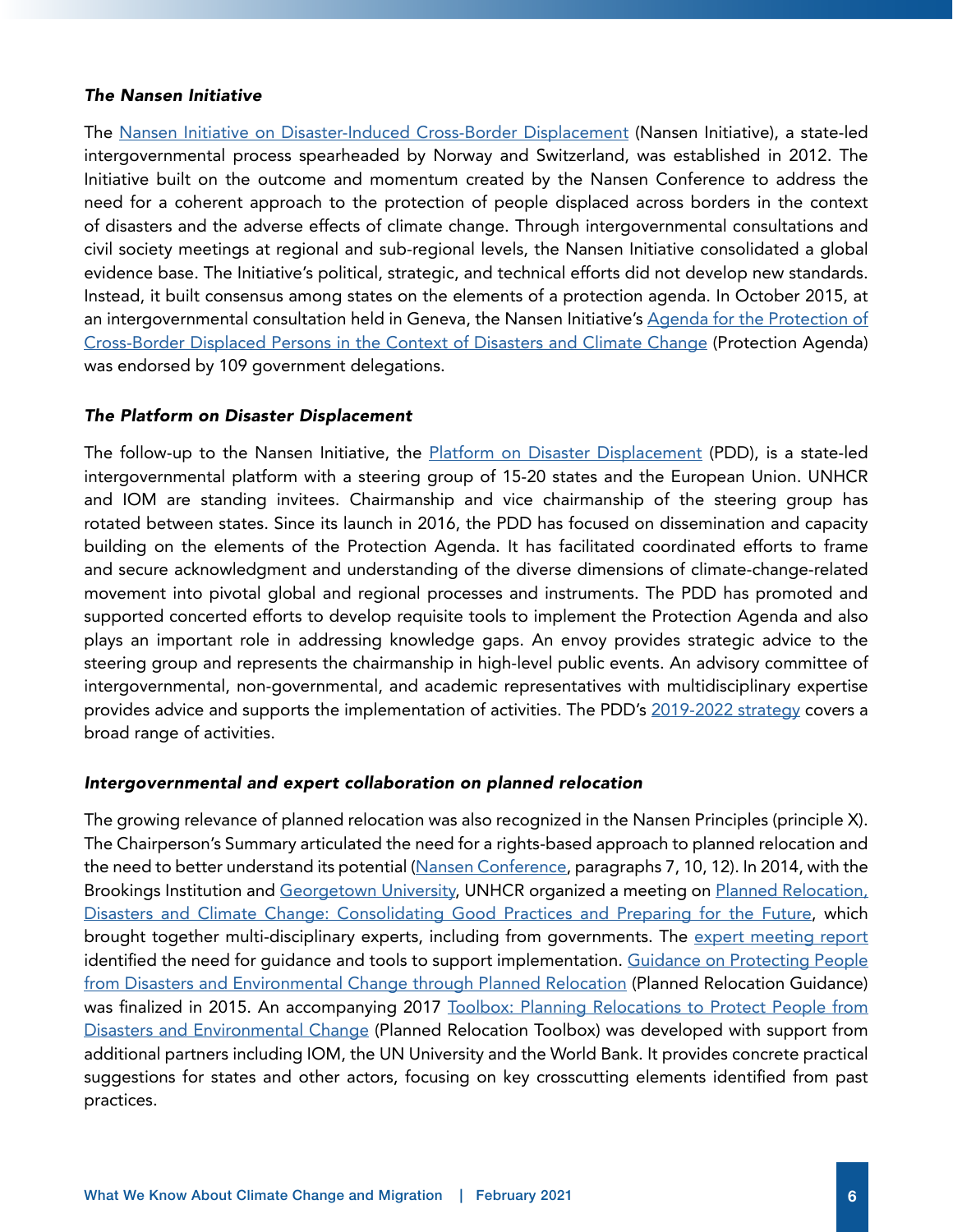#### *The Migrants in Countries in Crisis Initiative*

Launched and led by the United States and the Philippines, the Migrants in Countries in Crisis Initiative (MICIC Initiative) was an intergovernmental process borne out of calls to address the plight of migrants present in countries experiencing conflict and disaster. In this sense, the MICIC Initiative was focused on a population that was not of primary concern under the Nansen Initiative. Between 2015 and 2016, a working group of states, intergovernmental and non-governmental actors undertook a regional evidence gathering and consultative process to develop the MICIC Initiative's non-binding [Guidelines](https://micicinitiative.iom.int/guidelines)  [to Protect Migrants in Countries Experiencing Conflict or Natural Disaster](https://micicinitiative.iom.int/guidelines) (MICIC Initiative Guidelines). They comprise principles, guidelines, and practices for protecting and assisting migrants affected by disasters and conflict in the country in which they are present. The framework is targeted towards states, private sector actors, international organizations, and civil society and covers the period prior to departure, emergency response and return and reintegration. IOM housed the secretariat of the MICIC Initiative and continues to disseminate and build capacity and tools to support implementation of the MICIC Initiative Guidelines.

# *The Global Forum on Migration and Development*

The [Global Forum on Migration and Development](https://www.gfmd.org/) (GFMD), the gathering that launched the MICIC Initiative in 2014, has continued to engage on the topic of human movement in the context of disasters and climate change. Various GFMDs have referenced the themes in concept notes, workshops, side events, or in roundtable sessions. This includes the GFMD, which was held in Ecuador in January 2020. For instance, the background paper to a roundtable session on providing regular pathways from crisis to safety, engages on the themes, identifies relevant practices, and references the Protection Agenda.

# *The New York Declaration and the Global Compacts*

The 2016 [New York Declaration for Refugees and Migrants](https://www.un.org/en/development/desa/population/migration/generalassembly/docs/globalcompact/A_RES_71_1.pdf) (New York Declaration), the negotiated outcome document of the 2016 UN high-level summit to address large movements of refugees and migrants, takes note of the Protection Agenda and the MICIC Initiative Guidelines (paragraph 50). This politically significant Declaration acknowledges disasters and adverse effects of climate change as drivers of movements. The [Global Compact for Refugees](https://www.unhcr.org/gcr/GCR_English.pdf) (GCR) and the [Global Compact on Safe,](https://www.un.org/en/development/desa/population/migration/generalassembly/docs/globalcompact/A_RES_73_195.pdf)  [Orderly and Regular Migration](https://www.un.org/en/development/desa/population/migration/generalassembly/docs/globalcompact/A_RES_73_195.pdf) (GCM), the two follow-up pillars to the New York Declaration, both address human movement in the context of disasters and climate change [\(Martin et al. 2018\)](https://www.knomad.org/sites/default/files/2019-02/Policy%20Brief%2011_The%20Global%20Compacts%20and%20Environmental%20Drivers%20of%20Migration.pdf). The [UN Network on Migration](https://migrationnetwork.un.org/about) established pursuant to the GCM to support its implementation, follow up, and review has included core and thematic priorities in its [work plan](https://migrationnetwork.un.org/about/united-nations-network-migration-workplan). Addressing "migration and displacement linkages to disasters, adverse effects of climate change and environmental degradation" has been noted as a thematic work stream for future consideration. Meanwhile, existing thematic work streams, such as [work stream 3](https://migrationnetwork.un.org/twg3-regular-pathways-migrants-vulnerable-situations) on strengthening state capacities to expand regular migration pathways, including admission and stay and to address and reduce vulnerabilities, discusses and engage with the theme.

# *Platforms on Disaster Risk Reduction and the Sendai Framework*

Every two years, the [Global Platform on Disaster Risk Reduction](https://www.preventionweb.net/sendai-framework/globalplatform#tab-3) convenes to address disaster risk and resilience building. Increasingly, the risks of displacement have been integrated into disaster risk reduction (DRR) dialogues and frameworks. For instance, the themes explicitly noted in the highly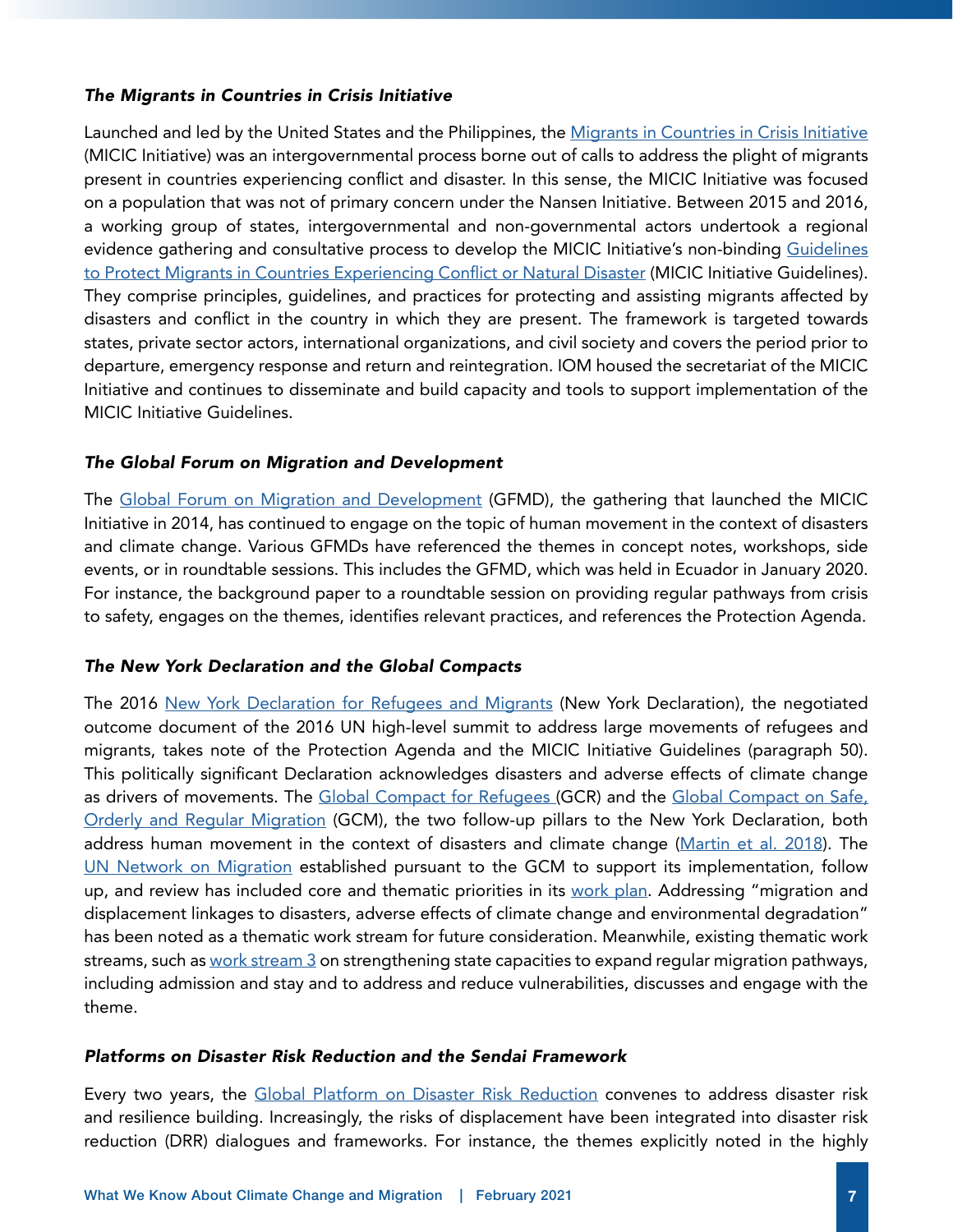authoritative, voluntary, and non-binding [Sendai Framework for Disaster Risk Reduction 2015-2030](https://www.un.org/en/development/desa/population/migration/generalassembly/docs/globalcompact/A_RES_69_283.pdf)  (Sendai Framework), which was adopted by 187 country delegations to the Third UN World Conference on Disaster Risk Reduction in 2015 and subsequently endorsed by the UN General Assembly. The Sendai Framework seeks to substantially reduce disaster risk and losses through the prevention of new, and the reduction of existing, disaster risk. In this context, the preamble acknowledges that displacement is one of the devastating effects of disasters and acknowledges migrants as a relevant stakeholder. The multiple references to different forms of human movement throughout the Sendai Framework reflect the fact that both displaced persons and migrants are encompassed in its global targets. As part of efforts to support implementation, in May 2019 the [UN Office for Disaster Risk Reduction](https://www.undrr.org/) (UNDRR) published [Words into Action Guidelines on Disaster Displacement,](https://www.undrr.org/publication/words-action-guidelines-disaster-displacement-how-reduce-risk-address-impacts-and) which offers practical guidance on integrating human movement into DRR strategies.

# *The International Law Commission (ILC) and the International Law Association (ILA)*

In 2016, the [International Law Commission](https://legal.un.org/ilc/) (ILC), the UN body of experts elected by states to promote the progressive development of international law and its codification, adopted [Draft Articles on the](https://legal.un.org/ilc/texts/instruments/english/commentaries/6_3_2016.pdf) [Protection of Persons in the Event of Disasters with Commentaries](https://legal.un.org/ilc/texts/instruments/english/commentaries/6_3_2016.pdf) (Draft Articles and Commentaries), and [recommended that the UN General Assembly](https://legal.un.org/docs/?symbol=A/RES/71/141) elaborate a convention based on the document. The Draft Articles and Commentaries detail the scope and content of states duties in the context of sudden and slow-onset disasters with respect to preventive and remedial actions.

In 2019, the ILC included the topic of [Sea-level Rise in International Law](https://legal.un.org/ilc/summaries/8_9.shtml) in its program of work and established an open-ended study group on the topic. In this context, the ILC will also examine human movement [\(Graduate Institute 2020](https://graduateinstitute.ch/communications/events/sea-level-rise-displacement-migration-and-human-rights)). The ILC's work on sea-level rise builds on the activities of the International Law Association's [Committee on International Law and Sea Level Rise,](https://www.ila-hq.org/index.php/committees) which adopted the Sydney Declaration of Principles on the Protection of Persons Displaced in the Context of Sea Level Rise. The Sydney Declaration of Principles was underpinned by research on [International Law and Sea-](https://www.fni.no/publications/international-law-and-sea-level-rise-forced-migration-and-human-rights)[Level Rise: Forced Migration and Human Rights](https://www.fni.no/publications/international-law-and-sea-level-rise-forced-migration-and-human-rights).

# *The UN Human Rights Council*

The [UN Human Rights Council](https://www.ohchr.org/en/hrbodies/hrc/pages/home.aspx) (HRC) has adopted a series of [resolutions](https://www.ohchr.org/EN/Issues/HRAndClimateChange/Pages/Resolutions.aspx) recognizing the implications of and the interactions between climate change and human rights. This includes its [2017 resolution,](https://undocs.org/A/HRC/RES/35/20) which recognizes that climate change-related human movement and human rights are crosscutting in nature.

# *UN Secretary General's High-Level Panel on Internal Displacement*

In late 2019, the UN Secretary-General established a [High-Level Panel on Internal Displacement](https://www.un.org/internal-displacement-panel/), which has been tasked to elaborate bold and practical recommendations to better respond to internal displacement, particularly where it's protracted, and to achieve government-led durable solutions. Towards this goal, the Panel has developed six dedicated thematic work streams, which include preventing internal displacement in the context of conflict and disasters and climate change; improving the international system's ability to facilitate solutions, including through the humanitariandevelopment-peace nexus, as well as enhanced coherence with climate and disaster displacement actors; and data and evidence. While climate change and disasters are explicitly referenced in some of the work streams, all six-work streams are expected to consider conflict and violence and disaster and climate change-related internal displacement ([UNSG HLP 2020](https://www.un.org/internal-displacement-panel/sites/www.un.org.internal-displacement-panel/files/hlp-_thematic_workstreams_paper_final_may_2020.pdf)).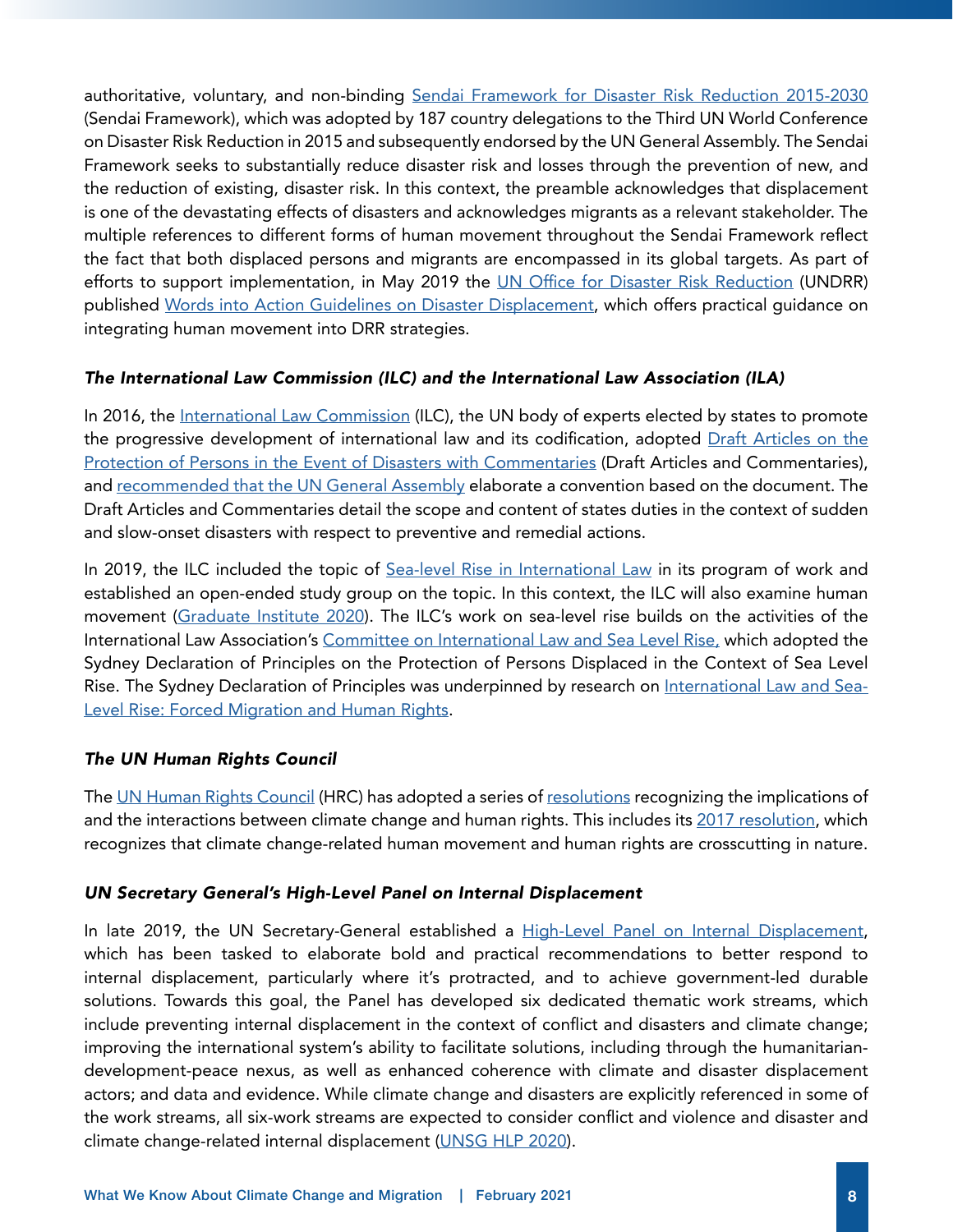#### *Other relevant processes and forums*

Other relevant processes include the [Sustainable Development Agenda](https://www.un.org/sustainabledevelopment/development-agenda/), the [Climate Vulnerable Forum,](https://thecvf.org/) and the [World Humanitarian Summit.](https://agendaforhumanity.org/summit.html)

# *Relevant intergovernmental actors*

For many years, UNHCR has played an important role in ensuring climate change and displacement were included in the international agenda and in policy, advocacy, research, and operational responses [\(Goodwin-Gill and McAdam 2017](https://www.unhcr.org/protection/environment/596f25467/unhcr-climate-change-disasters-displacement.html); [McAdam 2014\)](https://www.unhcr.org/542e9a509.pdf). It has a dedicated webpage on [Climate Change](https://www.unhcr.org/climate-change-and-disasters.html)  [and Disaster Displacement](https://www.unhcr.org/climate-change-and-disasters.html) and a page on [Environment, Disasters and Climate Change](https://www.unhcr.org/environment-disasters-and-climate-change.html). IOM has also played an important role in operational, policy, research, and advocacy efforts related to migration in the context of climate change. In 2015, IOM created a dedicated division on [Migration, Environment](https://www.iom.int/migration-and-climate-change) [and Climate Change](https://www.iom.int/migration-and-climate-change) (MECC) and hosts an [Environmental Migration Portal](https://environmentalmigration.iom.int/), a repository on relevant research, policy briefs, and capacity building activities. The UN Office of the High Commissioner for [Human Rights \(OHCHR\)](https://www.ohchr.org/EN/Issues/HRAndClimateChange/Pages/HRClimateChangeIndex.aspx), including its [Human Rights Mechanisms](https://www.ohchr.org/EN/Issues/HRAndClimateChange/Pages/HumanRightsMechanisms.aspx) has built knowledge on the human rights implications of climate change and demystified the responsibilities of duty bearers towards rights holders. OHCHR has examined [human movement challenges](https://www.ohchr.org/EN/Issues/HRAndClimateChange/Pages/HRClimateChangeandMigration.aspx), held focused expert meetings, and published relevant reports, including on the [slow-onset effects of climate change and human rights](https://www.ohchr.org/Documents/Issues/ClimateChange/SlowOnset/A_HRC_37_CRP_4.pdf)  [protection for cross-border migrants.](https://www.ohchr.org/Documents/Issues/ClimateChange/SlowOnset/A_HRC_37_CRP_4.pdf) More generally, a 2018 [analytical study](https://unfccc.int/sites/default/files/resource/WIM%20TFD%20II.3%20Output%20final%20-%20updated%20171018.pdf) by the PDD for the TFD assesses institutional frameworks and mandates within the UN system that are relevant to averting, minimizing, and addressing displacement ([TFD 2018\)](https://unfccc.int/sites/default/files/resource/2018_TFD_report_17_Sep.pdf).

# III. Normative frameworks applicable for protecting and assisting those who cross borders, move internally, or are immobile in the context of climate change

# *Nansen Initiative Protection Agenda*

Scholarly and policy debates on cross-border movements associated with disasters and climate change have been prominent, due in part to concerns regarding normative gaps for addressing admission, status, and rights [\(UNHCR 2012](https://www.unhcr.org/4da2b5e19.pdf); [McAdam 2012\)](https://oxford.universitypressscholarship.com/view/10.1093/acprof:oso/9780199587087.001.0001/acprof-9780199587087). Calls to expand the 1951 Refugee Convention relating to the Status of Refugees [\(1951 Refugee Convention\)](https://www.unhcr.org/1951-refugee-convention.html), to adopt a new protocol to it, or to create a new treaty have been advanced as options. However, states have been reticent to create new international norms and many legal experts have indicated such efforts are premature.

The Nansen Initiative's Protection Agenda instilled greater clarity into the discourse. Prior efforts, including UNHCR's 2011 expert meeting and the Nansen Conference and Nansen Principles had provided critical insights on the evidentiary and normative contexts. The Protection Agenda built on earlier efforts and provided a clear and coherent framework to consider and address displacement, migration, and planned relocation in the context of disasters and adverse effects of climate change. It articulated a "toolkit" of responses that recognized the need for multi-disciplinary and multi-sectoral actions at local, regional, and international levels. The Protection Agenda identified three priority areas of intervention: (1) collect data and enhance knowledge, particularly on cross-border displacement; (2) enhance the use of humanitarian protection measures for cross-border displacement; and (3) strengthen the management of displacement risk in countries of origin. The Protection Agenda's approach is focused on helping people stay in place by reducing vulnerabilities and building resilience; helping people to move out of harm's way; and helping people who are displaced across international borders.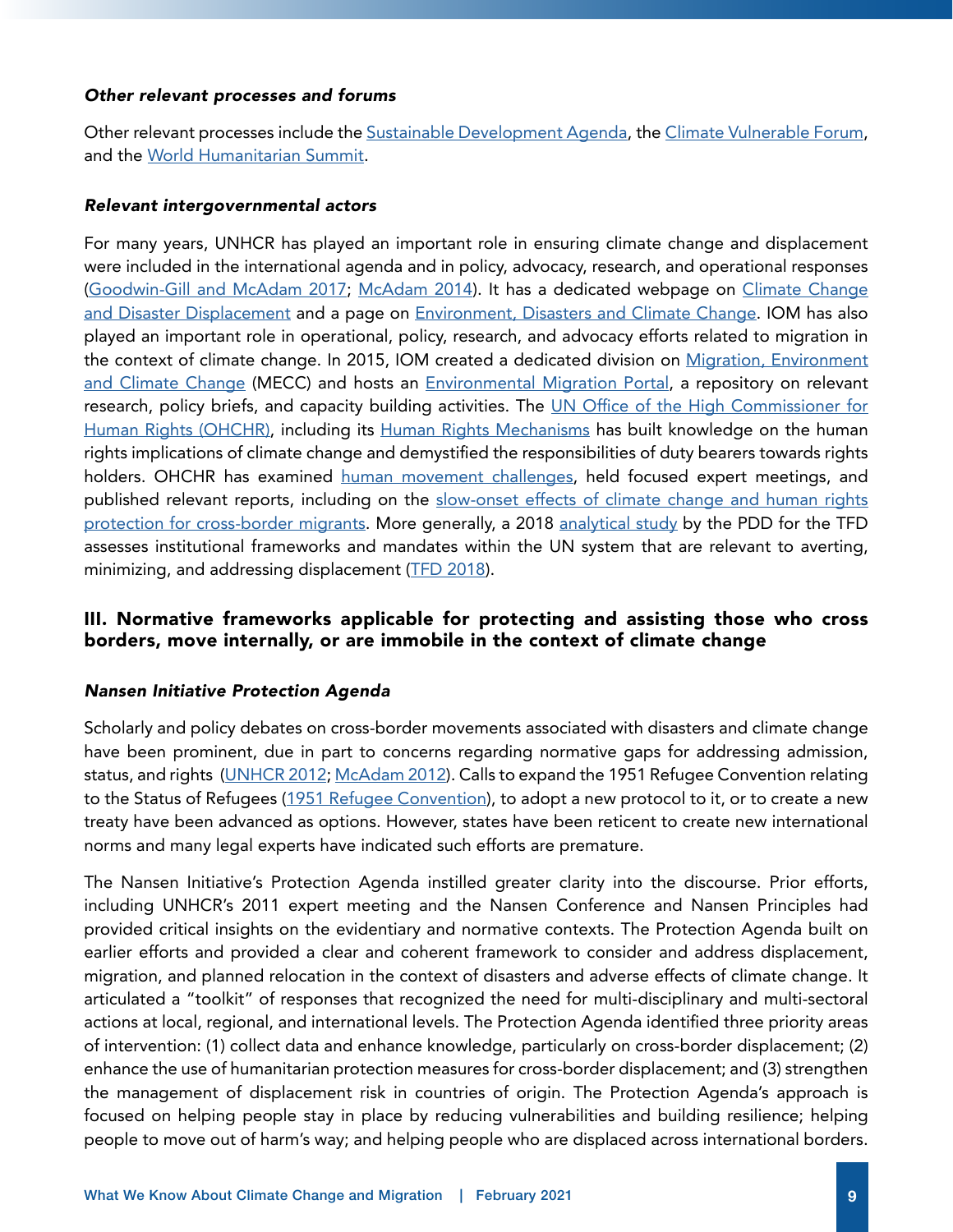While the Nansen Initiative's primary focus was cross-border movements, the Protection Agenda recognized the centrality of proactive efforts in countries of origin and not simply remedial measures in countries of destination. As such, the Protection Agenda presents measures to address admission, status, and rights where people cross borders in the context of disasters and adverse effects of climate change, and also measures to manage risks and movements within countries of origin.

#### *Movements within countries*

Priority area three of the Protection Agenda, which concerns measures to manage risks and movements within countries of origin, sets out four specific areas for action. This approach envisages that dignity and rights implications could potentially be mitigated if involuntary and unsafe movements are averted.

- 1. Integrating human mobility within DRR, climate change adaptation (CCA), and relevant development processes. (Applicable processes and frameworks include the UNFCCC and associated instruments and decisions, the Platforms on DRR and the Sendai Framework, the ILC's activities including its Draft Articles and Commentaries, as well as the UN's Sustainable Development Agenda. These mechanisms are not elaborated here).
- 2. Facilitating migration with dignity.
- 3. Improving the use of planned relocation.
- 4. Ensuring the needs of internally displaced persons (IDPs) are effectively addressed in domestic laws and policies.

# *(a) Displacement*

The soft law normative framework articulated in the [1998 Guiding Principles on Internal Displacement](http://www.un-documents.net/gpid.htm) (GPID) is the most authoritative global-level instrument on protection and assistance to people displaced within countries in the context of disasters and the adverse effects of climate change. The GPID sets forth the primary responsibility of national authorities to provide protection and assistance to IDPs within their jurisdiction. It addresses IDPs' needs and rights across the displacement cycle: premovement and protection from displacement; protection during displacement; and post-movement including return, reintegration, and resettlement. IDPs are described as "persons or groups of persons who have been forced or obliged to flee or to leave their homes or places of habitual residence, in particular as a result of or in order to avoid the effects of … natural or human made disasters, and who have not crossed an internationally recognized State border" (paragraph 2). This description covers people who are evacuated or flee from their homes to escape the anticipated impacts of a disaster, and people who are forced to flee as the effects of the disaster reverberate. As such, people who flee in the context of disasters associated with floods, storms or drought, including where such events have been influenced by climate change are covered under the framework articulated in the GPID.

At the regional level, the binding [2009 African Union Convention for the Protection and Assistance of](https://au.int/en/treaties/african-union-convention-protection-and-assistance-internally-displaced-persons-africa) [Internally Displaced Persons in Africa](https://au.int/en/treaties/african-union-convention-protection-and-assistance-internally-displaced-persons-africa) (Kampala Convention) incorporates the GPID definition of an IDP (Article I(k)). The Kampala Convention also explicitly references climate change. For instance, a specific provision obliges states to "take measures to protect and assist persons who have been internally displaced due to natural or human made disasters, including climate change" (Article V(4)).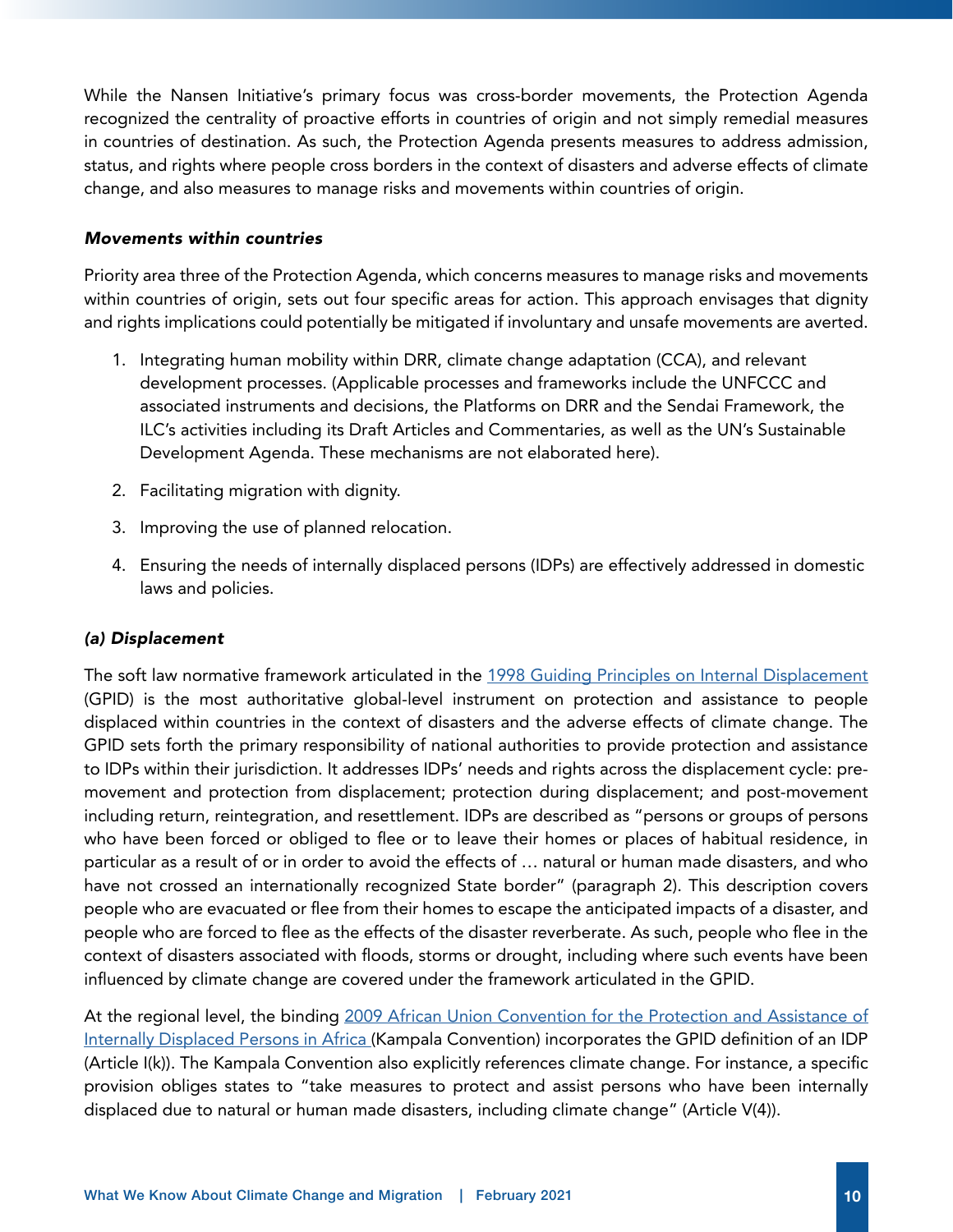More than 40 countries have developed laws and policies on internal displacement (Global Protection [Cluster n.d.](https://au.int/en/treaties/african-union-convention-protection-and-assistance-internally-displaced-persons-africa); [HLP 2020\)](https://www.un.org/internal-displacement-panel/sites/www.un.org.internal-displacement-panel/files/hlp_-_concept_paper_on_issues_and_challenges_before_the_sgs_panel_on_internal_displacement_12022020_0.pdf) and some capture flight in the context of disasters. While implementation has progressed, there are also challenges.

# *(b) Planned relocation*

The Cancùn Adaptation Framework identified planned relocation as a form of movement with the potential to help people adapt to the adverse effects of climate change, and in 2015, relocation of human settlements was also referenced in the Sendai Framework as a means to reduce disaster risks. The Protection Agenda considers planned relocation as a "tool" to implement DRR and CCA. While planned relocation offers an opportunity to move people out of harm's way and thereby to minimize exposure and vulnerability, planned relocation also has the potential to undermine socio-economic prosperity and cultural practices.

In this context, the 2015 Planned Relocation Guidance recognizes that planned relocations are complex, multidimensional processes that should generally be used as a measure of last resort when other risk reduction and adaptation options are exhausted or not viable. The Guidance provides an expert crafted definition. Planned relocation is "a planned process in which persons or groups of persons move or are assisted to move away from their homes or places of temporary residence, are settled in a new location, and provided with the conditions for rebuilding their lives. Planned Relocation is carried out under the authority of the state, takes place within national borders, and is undertaken to protect people from risks and impacts related to disasters and environmental change, including the effects of climate change. Such Planned Relocation may be carried out at the individual, household, and/or community levels" (5). The definition emphasizes protection and the critical objective of ensuring that people are provided with the conditions to rebuild lives. By placing the overarching process under the authority of the state, the definition highlights the state's primary responsibility in providing for these outcomes. The Planned Relocation Guidance comprises seven substantive sections, including a set of overarching principles.

#### *(c) Migration within countries*

Migration within countries can be a form of adaption to progressive adverse changes in livelihoods, essential resources, and living conditions. People who move within countries, from rural areas to towns and bigger cities in search of livelihoods, for instance, may also be driven by the impacts of climate change. Internal migration may be temporary, seasonal, or more permanent and can occur at the individual or household level. While migration is recognized as a potential form of adaptation, outcomes may not always be positive. Domestic laws and policies, including CCA frameworks, may facilitate migration within countries. Human rights norms will also be applicable.

# *(d) Trapped populations*

Similarly, domestic laws and policies and human rights norms will be relevant to addressing the predicament facing so-called "trapped" populations, who are unable to migrate or displace in the context of disasters and adverse effects of climate change. Domestic development, DRR, and CCA frameworks will be particularly important as interventions have the capacity to mitigate exposure and vulnerability. Targeted approaches that augment the resilience of trapped populations may enlarge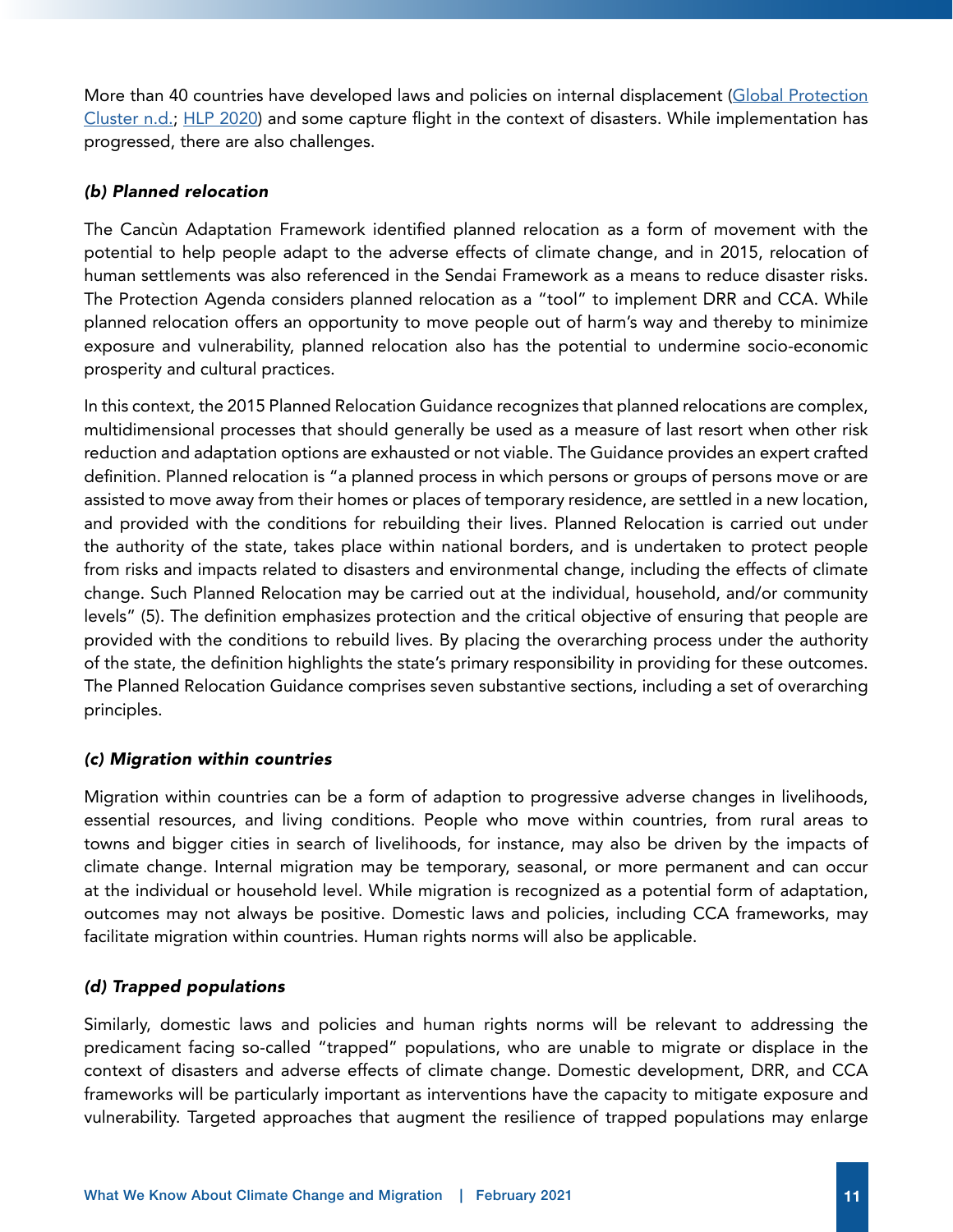choices, including in relation to movement. Such measures will also be important to support people, who wish to remain in situ despite growing disaster and climate change risks.

#### *Movements across international borders*

As foreshadowed earlier, an overarching global-level instrument addressing admission, stay, and rights for people who cross international borders in the context of disasters and adverse effects of climate change does not exist. However, international, regional and domestic laws and other instruments, and discretionary mechanisms, have the potential to provide to varying degrees and in differing configurations, admission, stay, and rights. These frameworks may be applicable to displacement or migration across international borders.

As a starting point, the Nansen Initiative identified at least 50 countries that in recent decades had received or refrained from returning people in the context of disasters (Volume I and II). The Nansen Initiative's Protection Agenda also provides guidance on identifying people who could be regarded as displaced across borders in the context of disasters (Volume I, 22-24).

# *(a) Refugee frameworks*

In general, the 1951 Refugee Convention has been considered by scholars and courts as an inappropriate normative framework to address the admission and status of people displaced across international borders in the context of disasters and climate change. To be recognized as a "refugee" under the 1951 Refugee Convention, a person must demonstrate a "well-founded fear of being persecuted for reasons of race, religion, nationality, membership of a particular social group or political opinion." This definition is hard to satisfy for a range of reasons. For instance, scholars have noted difficulties in demonstrating discriminatory human agency or the requisite nexus to one of the Convention grounds ([Kälin and Schrepfer 2012; McAdam 2012\)](https://oxford.universitypressscholarship.com/view/10.1093/acprof:oso/9780199587087.001.0001/acprof-9780199587087). In limited circumstances, people fleeing in the context of disasters or adverse effects of climate change may satisfy this definition. For instance, if, in the aftermath of a disaster a government withheld humanitarian aid due to a person's political opinion or ethnicity, this could amount to Convention-based persecution (see e.g., Refugee Appeal No. 76374 [\(New Zealand\) 2009](https://www.refworld.org/cases,NZL_RSAA,4afc31da2.htmlAF%20(Kiribati)%20%5B2013%5D%20NZIPT%20800413)). More recent jurisprudence from New Zealand has also offered insights on how the 1951 Refugee Convention definition might apply (see e.g., [AF \(Kiribati\) \[2013\] NZIPT 800413;](https://www.refworld.org/cases,NZ_IPT,5dad6b754.html) [Ioane](https://www.refworld.org/cases,NZL_SC,55c8675d4.html)  [Teitiota v. The Chief Executive of the Ministry of Business, Innovation and Employment, \[2015\] NZSC](https://www.refworld.org/cases,NZL_SC,55c8675d4.html) [107](https://www.refworld.org/cases,NZL_SC,55c8675d4.html)) and scholars have articulated cogent arguments for a deeper examination of the Convention's potential, seeking to dispel common perceptions of disasters as purely 'natural' phenomena ([Scott](https://academic.oup.com/rsq/article-abstract/35/4/26/2584492) [2016](https://academic.oup.com/rsq/article-abstract/35/4/26/2584492); [Scott 2020\)](https://www.cambridge.org/core/books/climate-change-disasters-and-the-refugee-convention/1BE95344D8CA016F43A00A760437359D#fndtn-information).

With respect to the regional level, the Protection Agenda raised the potential of regional refugee instruments in Africa and Latin America, particularly in situations where disasters combine with conflict or violence to create disturbances to public order. The [1969 OAU Convention Governing the Specific](https://au.int/en/treaties/oau-convention-governing-specific-aspects-refugee-problems-africa) [Aspects of Refugee Problems in Africa](https://au.int/en/treaties/oau-convention-governing-specific-aspects-refugee-problems-africa) and the [1984 Cartagena Declaration on Refugees](https://www.refworld.org/docid/3ae6b36ec.html) each contain regional refugee criteria for the recognition of refugee status in situations where there are serious disruptions to public order. There is a tendency to view disasters or climate change as operating in isolation, yet in many countries, disasters or adverse effects of climate change overlap and interact with conflict or violence and create or heighten disruptions to public order. Such conditions may support the recognition of refugee status under regional refugee criteria ([Weerasinghe 2018,](https://www.refworld.org/docid/5c2f54fe4.html) [Weerasinghe 2020\)](https://www.refworld.org/docid/5ff43e894.html).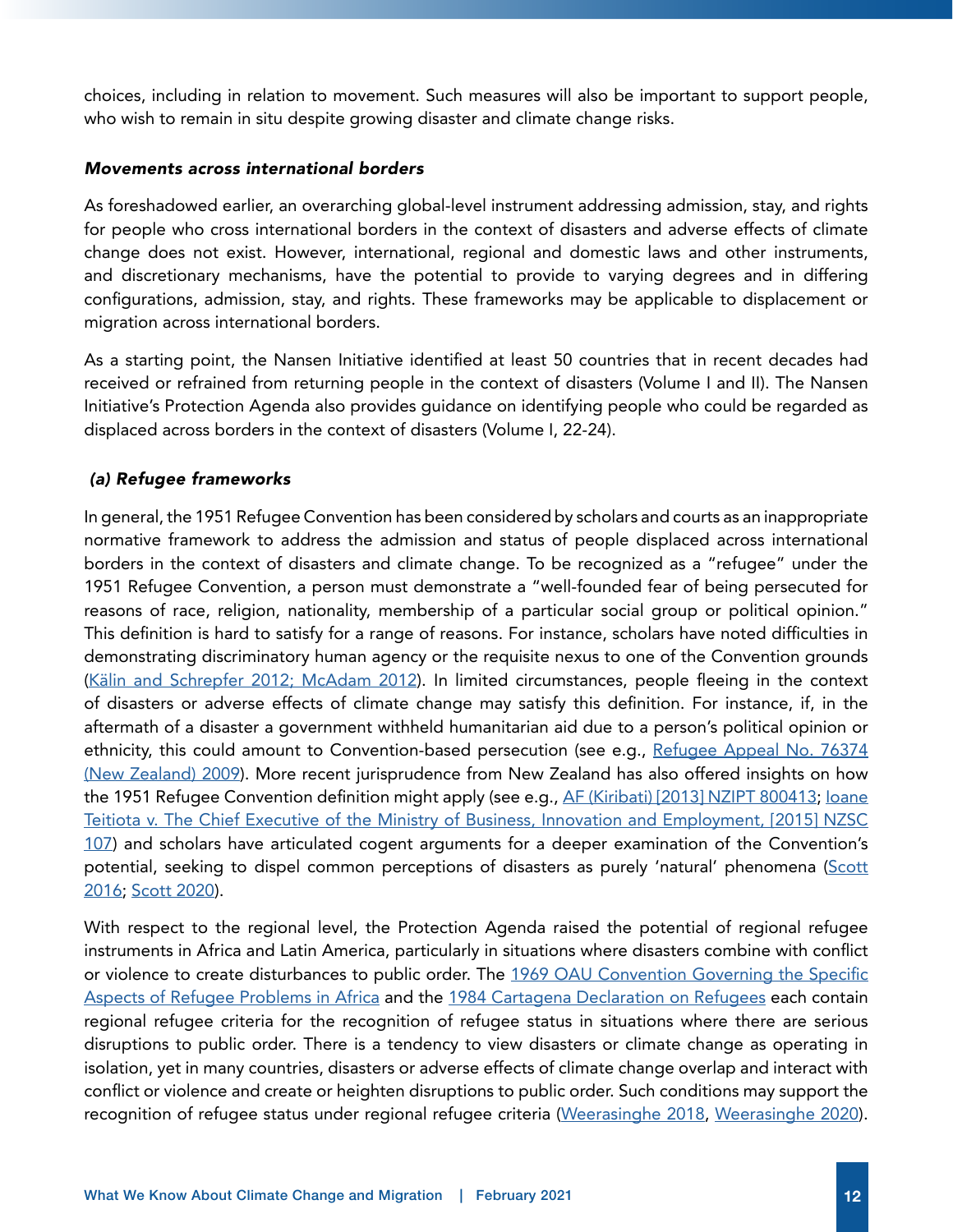UNHCR's 2017 [Legal Considerations on Refugee Protection for People Fleeing Conflict and Famine Affected](https://www.refworld.org/docid/5906e0824.html) [Countries](https://www.refworld.org/docid/5906e0824.html) recognized these dynamics.

In addition, the highly authoritative, non-binding GCR, which was affirmed by the UN General Assembly in [2018](https://undocs.org/en/A/RES/73/151) "aims fundamentally to strengthen the way in which the international community responds to large-scale and protracted displacement worldwide" ([Türk and Garlick 2019](https://academic.oup.com/ijrl/article-abstract/31/2-3/389/5686248?redirectedFrom=fulltext), 389). It "seeks to provide a basis for more effective operational responses that are consistent with binding legal standards in key areas where gaps in practice persist" and "aims to address more recently emerging, as well as longstanding, displacement challenges, including increasing displacement in a changing climate" (390). The GCR does not contain specific commitments on climate-change-related movement, but UNHCR explains that it "effectively acknowledges and addresses the reality of increasing displacement in the context of disasters, environmental degradation, and climate change, and provides a basis for measures to tackle the many challenges arising in this area" ([UNHCR](https://www.unhcr.org/protection/environment/5c9e13297/climate-change-disaster-displacement-global-compact-refugees.html) [n.d.\)](https://www.unhcr.org/protection/environment/5c9e13297/climate-change-disaster-displacement-global-compact-refugees.html). In this context, UNHCR highlights crucial paragraphs in the GCR related to burden- and responsibilitysharing, prevention and root causes, and protection and assistance. On the latter themes, paragraph 63 of the GCR calls for "stakeholders with relevant mandates and expertise [to] provide guidance and support for measures to address other protection and humanitarian challenges. This could include measures to assist those forcibly displaced by natural disasters, taking into account national laws and regional instruments as applicable, as well as practices such as temporary protection and humanitarian stay arrangements." This paragraph is to be read in conjunction and in complement to paragraph 61 on identifying international protection needs, which refers to status determination in accordance with applicable international and regional obligations in a way that avoids protection gaps.

UNHCR's commitment to providing legal and normative guidance on the application of international refugee law and complementary forms of protection in climate change contexts has progressed significantly. In October 2020, UNHCR released [Legal Considerations Regarding Claims for International Protection made in the Context](https://www.refworld.org/docid/5f75f2734.html) [of Adverse Effects of Climate Change and Disasters](https://www.refworld.org/docid/5f75f2734.html) (Legal Considerations). It sets out key legal considerations concerning the applicability of international and regional refugee and human rights law and aims to provide guidance for governments, legal practitioners, administrative, and judicial decision-makers and UNHCR staff. Notably, the Legal Considerations explain that the "assessment of claims for international protection made in the context of the adverse effects of climate change and disasters should not focus narrowly on the climate change event or disaster as solely or primarily natural hazards. Such a narrow focus might fail to recognize the social and political characteristics of the effects of climate change or the impacts of disasters or their interaction with other drivers of displacement. More broadly, climate change and disasters may have significant adverse effects on state and societal structures and individual well-being and the enjoyment of human rights. If a narrow view is taken of the effects of climate change and disasters, there is a risk that decision-makers may decide that refugee law is inapplicable and deny access to refugee status determination. Challenges in assessing claims for international protection in this context arise from a limited understanding of the effects of climate change and disasters and from complexities in applying refugee definitions" (paragraph 5).

Despite these important developments, in general, refugee frameworks provide limited options for people displaced across international borders in the context of disasters and adverse effects of climate change.

#### *(b) Human rights frameworks*

At present, international human rights law also offers limited opportunities for admission or stay. The principle of non-refoulement under international human rights law prevents states from sending people to places where they face a real risk of being arbitrarily deprived of their lives or being subjected to inhuman or degrading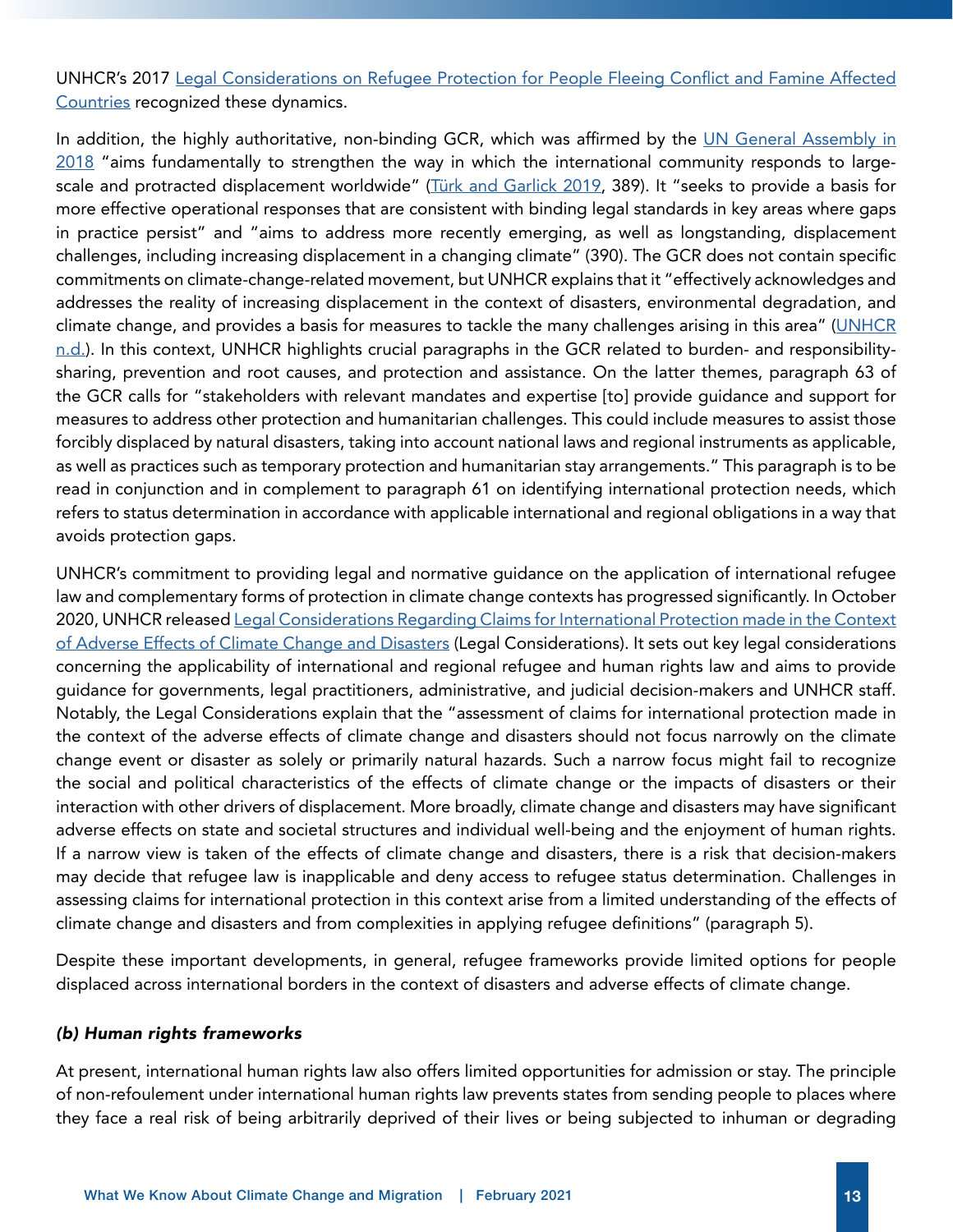treatment. The principle extends to people whose lives or living conditions would be impacted on account of the adverse effects of climate change or disasters. To date, however, arguments before domestic courts and tribunals based on the non-refoulement principle have failed. Past decisions notwithstanding, an early 2020 authoritative [decision](https://www.refworld.org/cases,HRC,5e26f7134.html) from the [UN Human Rights Committee,](https://www.ohchr.org/en/hrbodies/ccpr/pages/ccprindex.aspx) while not legally binding on states, may prove influential. The case concerned the same applicant as noted earlier in the New Zealand jurisprudence. On the facts, the Human Rights Committee found that the applicant's rights had not been violated, but the Committee also "accepted, in principle, that it is unlawful for states to send people to places where the impacts of climate change expose them to life-threatening risks or cruel, inhuman or degrading treatment" ([McAdam 2020](https://www.cambridge.org/core/journals/american-journal-of-international-law/article/abs/protecting-people-displaced-by-the-impacts-of-climate-change-the-un-human-rights-committee-and-the-principle-of-nonrefoulement/4B8E9EBB4FE37ABEB74608742FEAD946)). As such, the temporal dimension, including the potential for mitigating factors to intervene to limit exposure and severity of harm, will continue to be relevant for people seeking admission or stay pursuant to international human rights law.

#### *(c) Migration frameworks and mechanisms*

In this context, migration frameworks and mechanisms have become a critical tool for addressing admission and stay, including for people who are displaced in the context of disasters (Protection [Agenda 2015](https://www.nanseninitiative.org/global-consultations/); [Cantor 2015](https://disasterdisplacement.org/wp-content/uploads/2015/07/150715_FINAL_BACKGROUND_PAPER_LATIN_AMERICA_screen.pdf), [Cantor 2018,](https://caribbeanmigration.org/sites/default/files/cross-border_displacement_climate_change_and_disasters_lac_david_cantor_2018.pdf) [Wood 2013](http://www.nanseninitiative.org/wp-content/uploads/2015/03/190215_Technical_Paper_Tamara_Wood.pdf)) or seek to migrate as a means of adaptation.

Regular immigration channels are one mechanism through which states have provided admission and stay to people fleeing in the context of disasters. Through administrative and discretionary measures, states have employed existing immigration pathways, such as family, education, labor, or tourism for this purpose. For instance, authorities have expedited processes, waived, or relaxed substantive requirements or used discretion to grant visas to disaster-affected people who apply through general admission. An advantage of this approach to entry is that it has the potential to offer legal status and a path to permanent solutions.

States have also used pre-existing legal or policy mechanisms related to "humanitarian" criteria to permit entry and/or stay. For example, individuals present in a country of destination have been permitted to stay, often "temporarily" and protected from immediate deportation, on the occurrence of disaster in their country of origin. In some cases, discretionary authority has guided the activation of these types of mechanisms.

Some states have developed specific "exceptional" legal or administrative measures to permit entry and/or stay for people affected by disasters. For instance, states have permitted individuals to apply for visas prior to departure, creating a new legal pathway and/or to apply following arrival in country. Many mechanisms have been administered based on discretion and have provided temporary stay, with varying and often limited, bundles of rights.

Eligibility is generally at an individual level, although some measures also focus on "mass influxes." Many interventions have been implemented on an ad hoc basis, including on account of humanitarian considerations, requests from disaster-affected states, or nationals with family members in disasteraffected countries.

In light of the variety of options for admission and stay, some states have fostered regional efforts and the development of regional guidelines to create more systematic responses and practices [\(RCM 2016](https://disasterdisplacement.org/wp-content/uploads/2016/11/PROTECTION-FOR-PERSONS-MOVING-IN-THE-CONTEXT-OF-DISASTERS.pdf); [CSM n.d.](https://disasterdisplacement.org/wp-content/uploads/2019/06/CSM-Lineamientos-regionales-personas-desplazadas-por-desastres_compressed.pdf)). In addition, [UNHCR's Guidelines on Temporary Protection or Stay Arrangements](https://www.refworld.org/docid/52fba2404.html) issued in 2014, were developed to "guide and assist Governments in the development of Temporary Protection